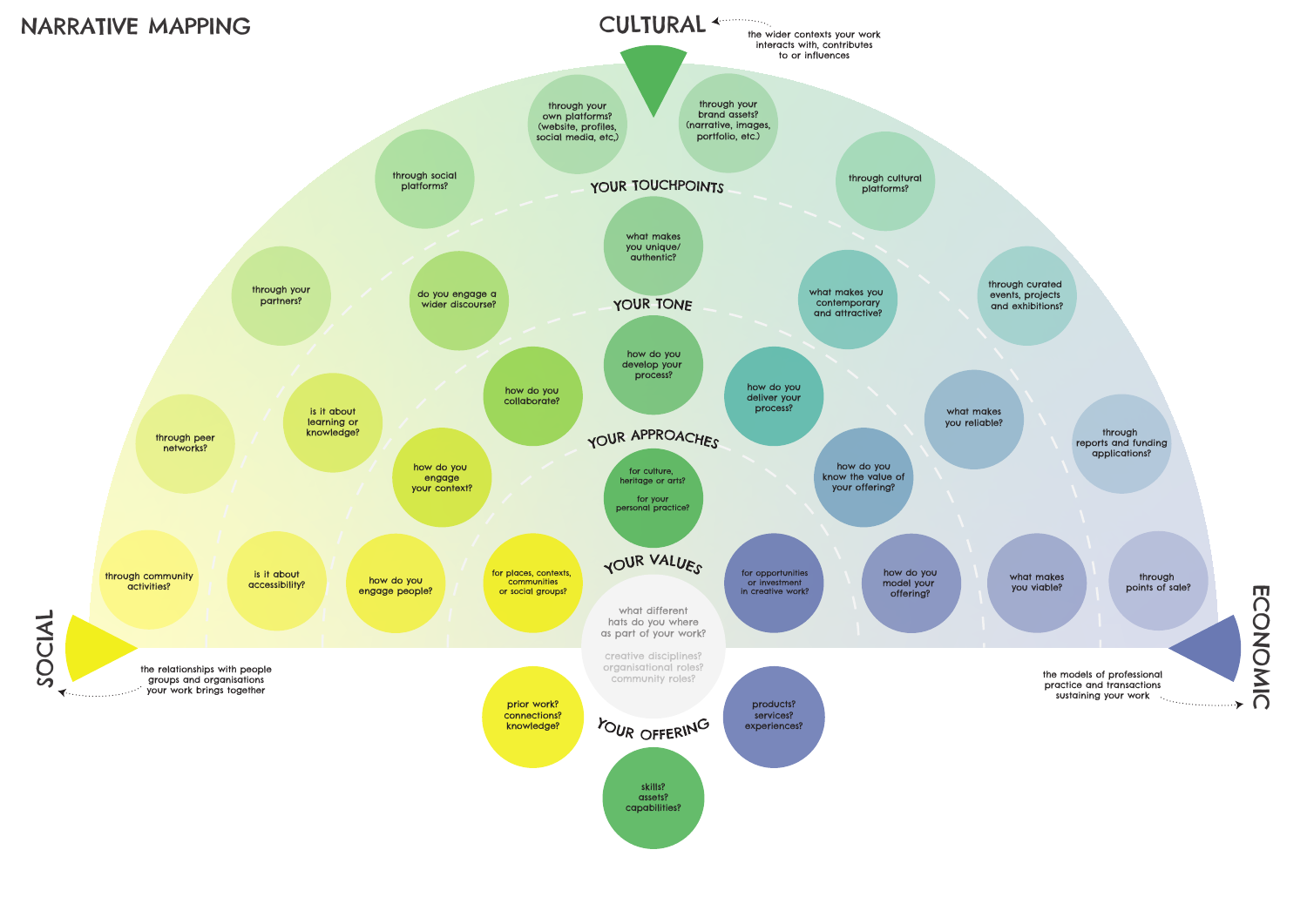# **ECONOMIC** ECONOMIC

## CULTURAL



**PRACTICE** 

#### NETWORK MAPPING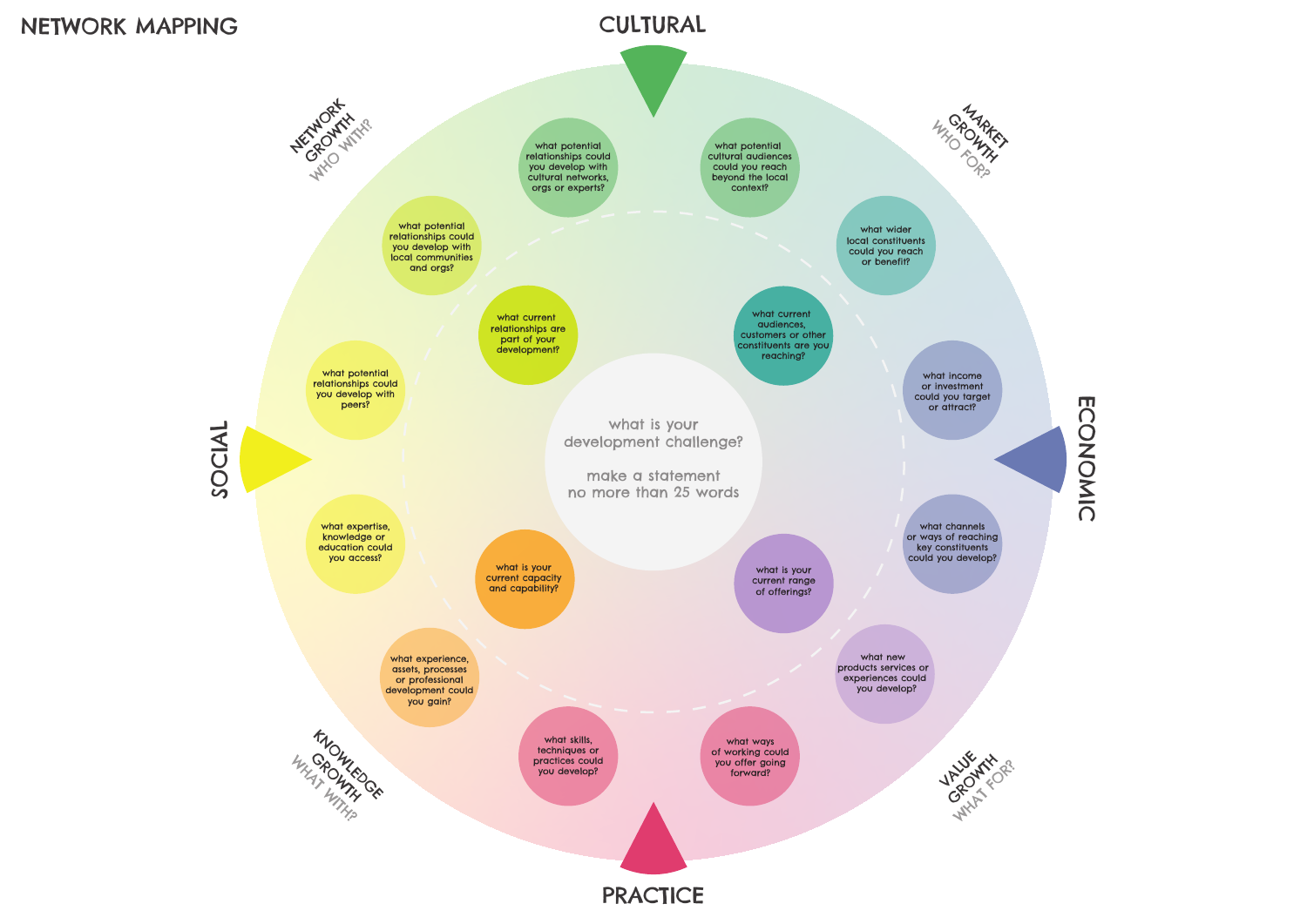

### JOURNEY MAPPING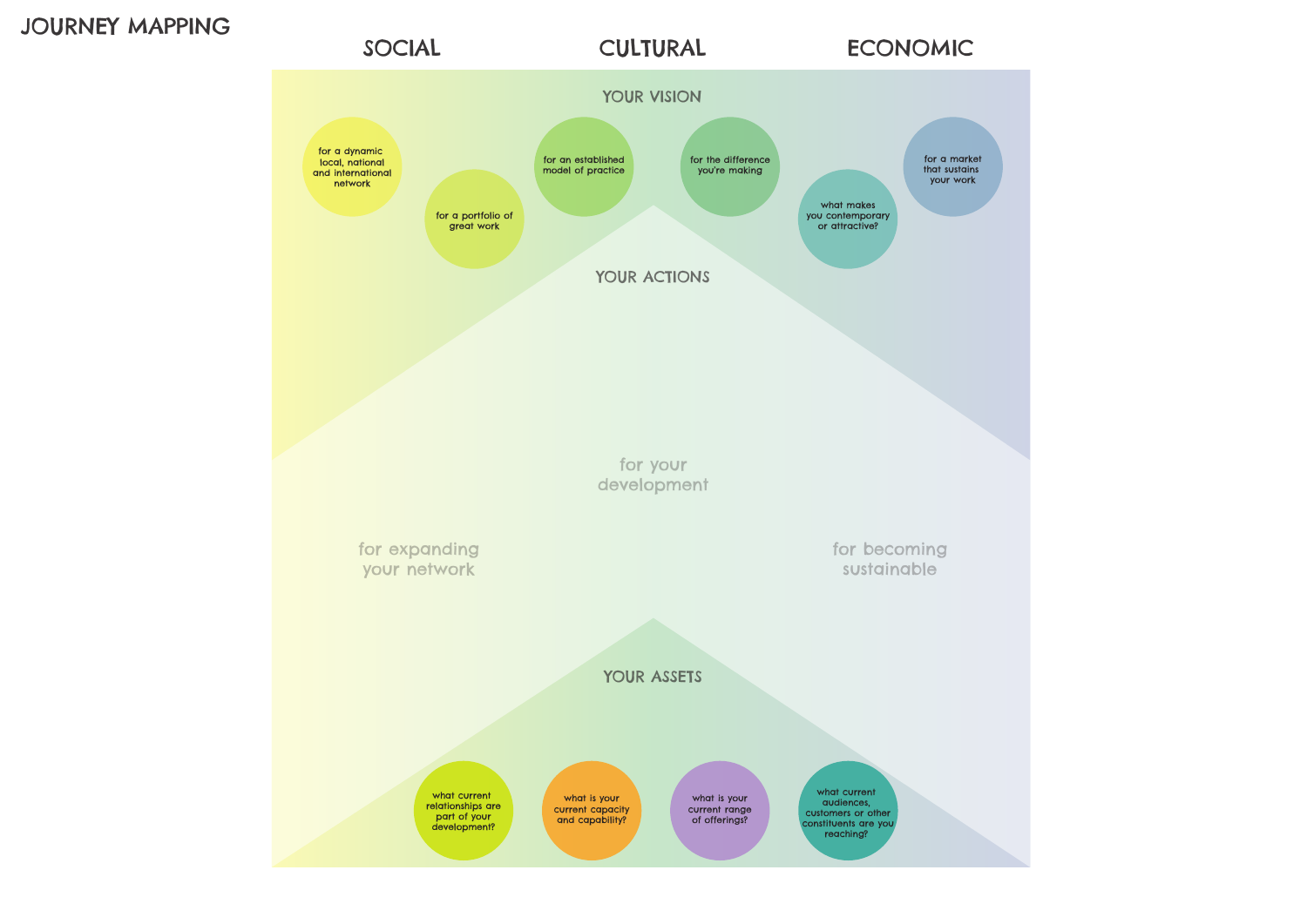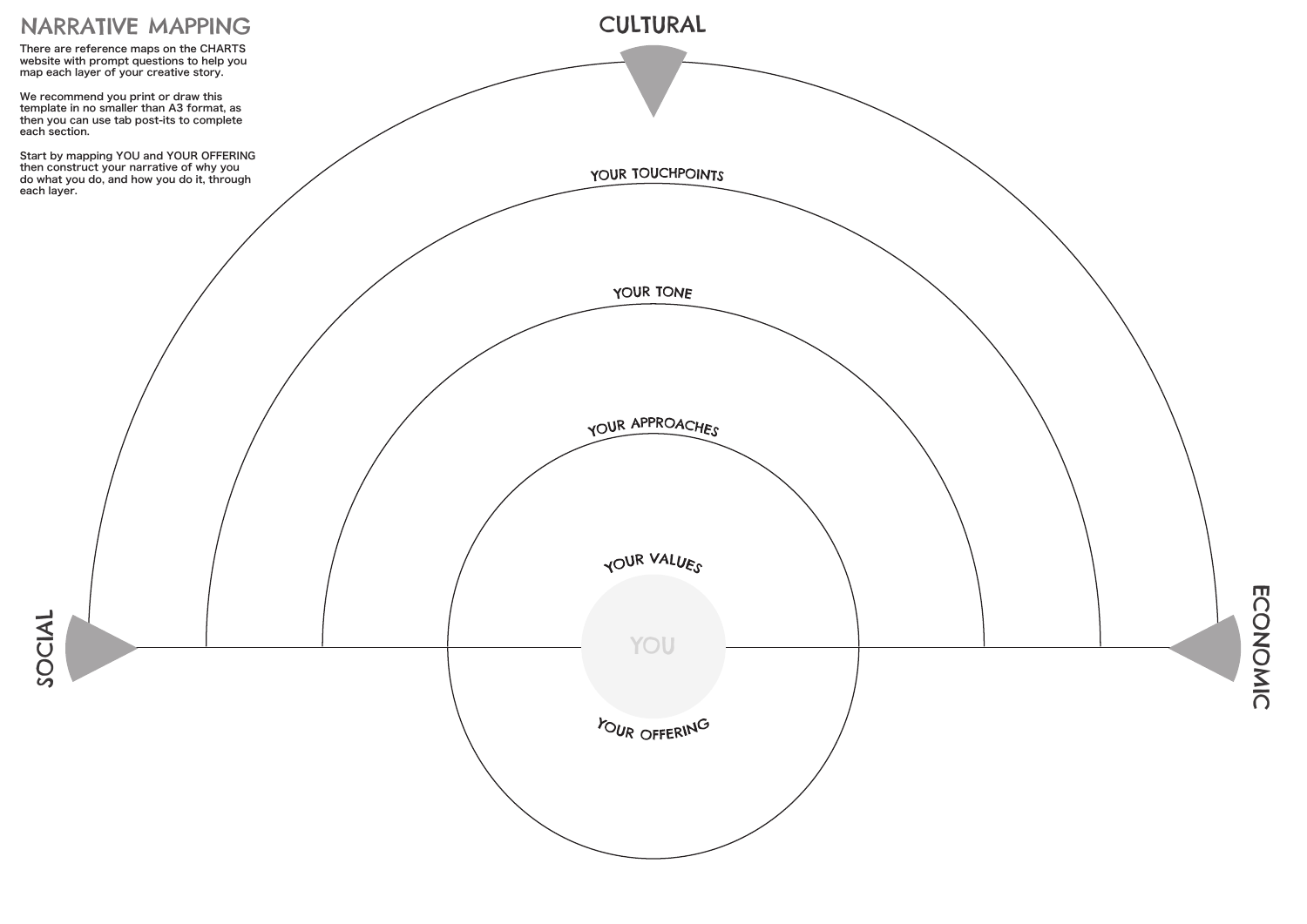

There are reference maps on the CHARTS website with prompt questions to help you map each section of your creative growth.

We recommend you print or draw this template in no smaller than A3 format, as then you can use tab post-its to complete each section.

Start by mapping YOUR DEVELOPMENT CHALLENGE then map your network of current connections or assets in each quadrant that can help you meet this challenge inside the dotted line.

Then you can map the potential network of connections and assets you want to develop outside the dotted line.

### NETWORK MAPPING